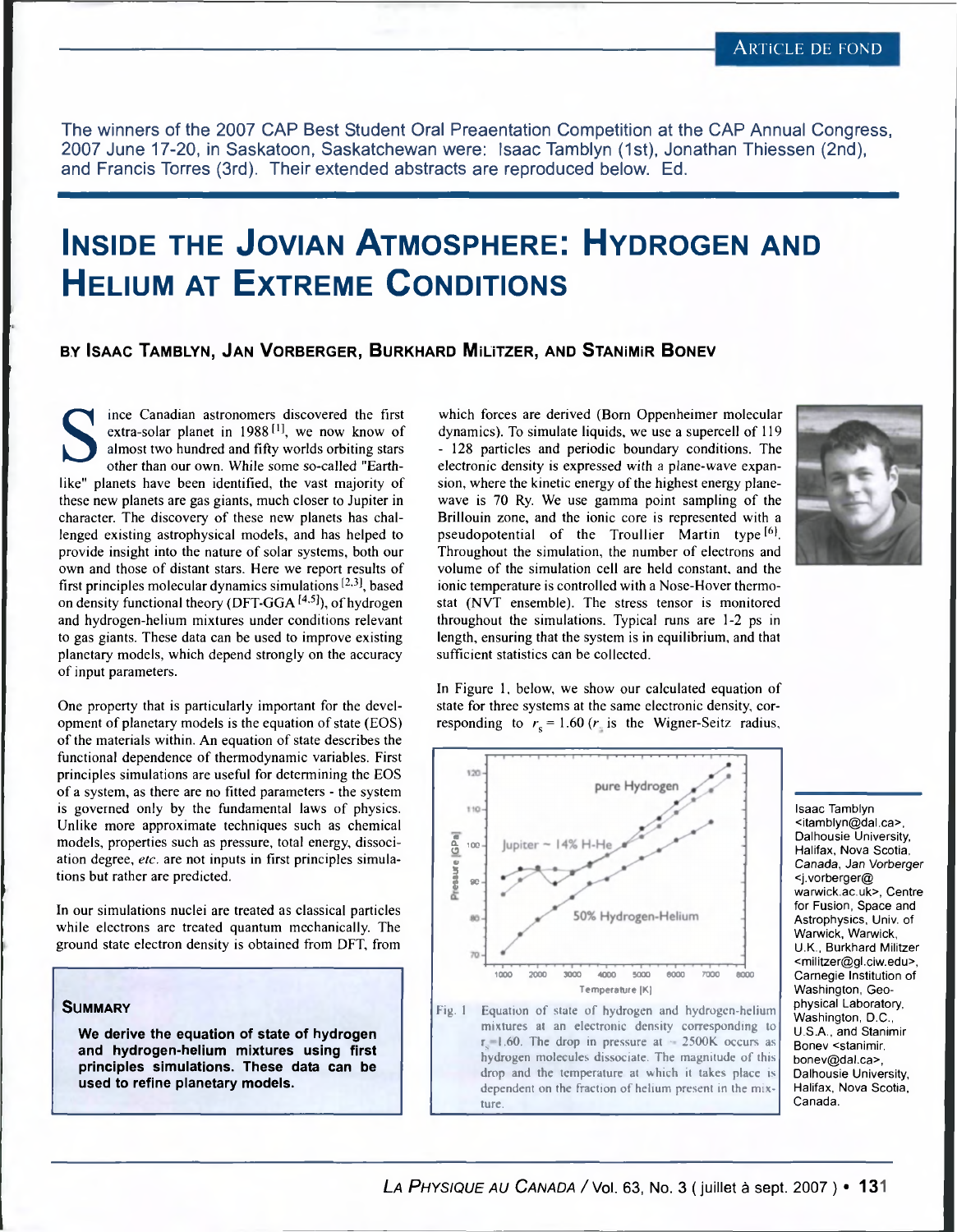defined as  $r_s = (\frac{3V}{4\pi N})^{1/3}$  ). In one simulation, all atoms present are hydrogen. In the remaining two, we simulated hydrogenhelium mixtures at mixing ratios (by mass) of 14% and 50% respectively. The value of 14% was used to approximate the mixing ratio within Jupiter. The 50% and pure case were included in order to determine the effect of helium.

One of the most striking features of the above data is the fact that the pure hydrogen system undergoes a significant drop in pressure for  $T \sim 2500K$ . This drop is large enough to result in  $\frac{df}{dt}$  < 0. A similar drop occurs in the 14% (Jupiter) mixture, although the magnitude of the drop is reduced, and the temperature range over which it occurs is extended. As we continue to add helium to our mixture while keeping  $r<sub>s</sub>$  constant, this drop eventually disappears, and the functional form of P(T) approaches that of an ideal gas. During the course of this work, we calculated the EOS for several additional isochors (not shown). These data are qualitatively similar to the case of  $r_s$  = 1.60, differing only in the nature of the pressure drop. At lower density, the magnitude of the drop is diminished and occurs at higher temperatures. For the lowest density we considered,  $r_s = 2.40$ , we observed no pressure drop, even in the pure system.

Previous investigations of pure hydrogen  $[7]$  have attributed this pressure drop to a phase change in the liquid, characterized by dissociation of molecules and possibly metallization. Our analysis of structural properties such as pair correlation functions and electronic band gap are consistent with these conclusions.

In addition to depending on chemical models for input, a widely used approximation in planetary models is the so-called linear mixing approximation. It assumes that the properties of a



mixture,  $A + B$ , can be treated as an average of the properties of two pure subsystems, *A* and *B* respectively. This approximation has been used as there is a relatively small amount of data available (theoretical or experimental) on mixtures at conditions relevant to planetary interiors. With our first-principles results for EOS of mixtures it is now possible to test this approximation over a wide range of conditions (Figure 2).

In order for the linear mixing approximation to be exact, the two subsystems must be non-interacting. Considering our results for the EOS of the pure and mixed systems, this approximation is not valid in all regimes. We find that the magnitude of the resulting errors are dependent on the mixing ratio, temperature, and density of the system, and can be greater than 10%. Errors this large can have a significant effect on the predictive power of planetary models and it is therefore our recommendation that the linear mixing approximation be avoided whenever possible.

To understand the physical phenomena responsible for errors in linear mixing, we focus on the region of the EOS that produces the largest error - in the vicinity of the pressure drop discussed previously. We consider the classical probability distribution of each hydrogen atom's nearest neighbour, both for the pure and mixed systems.

This analysis suggests that when helium is added to the pure system (at constant  $r<sub>s</sub>$ ), the molecules within the system become more tightly bound and are less likely to dissociate. Because the intra-molecular potential is stronger, the dissociation temperature is increased relative to that of the pure liquid. Furthermore, the range of temperatures over which dissociation occurs is extended. This results in a smoother transition and is the reason for the variation in linear mixing errors.



the presence of helium results in stronger H-H bonds.